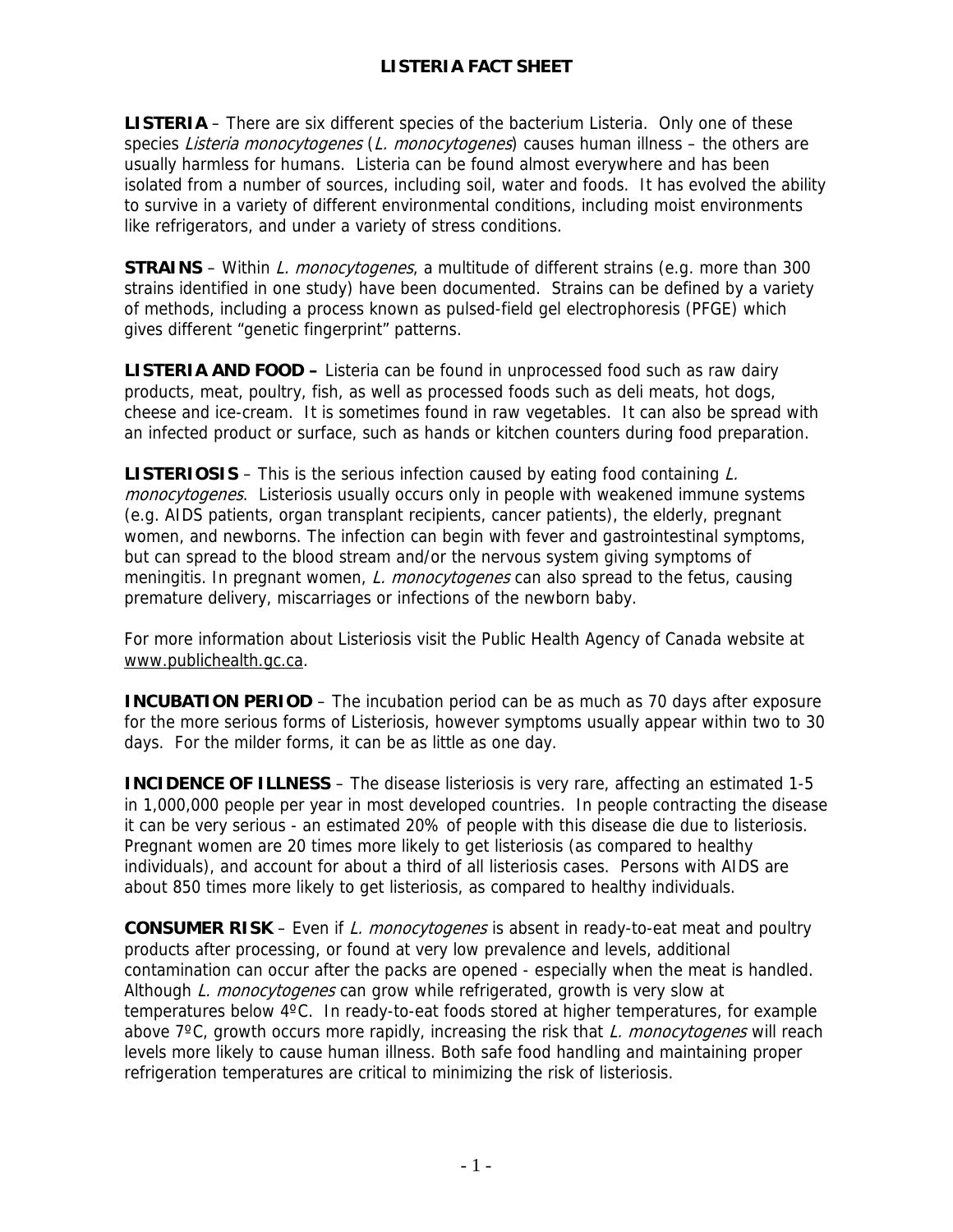**COOKED MEAT** – Listeria is killed by cooking. Thoroughly cooking product to 165ºF/74ºC will kill the bacteria. Consumers at high risk for contracting listeriosis (e.g. pregnant women and the elderly) should reheat deli meats immediately before consumption.

**FREEZING** – Listeria is not killed by freezing. Growth is arrested altogether, but normal growth will be resumed after thawing.

**DELI PLANTS** – Listeria is everywhere, so elimination is out of the question. Listeria is expected to enter any meat plant with raw materials and personnel and once inside, it can live almost anywhere – on floors, drains, cooling, ventilation, slicing and packaging equipment. The strategy for the food industry remains one of risk mitigation driven by robust surveillance and sanitation programs. Regular cleaning and sanitation is needed to prevent growth and survival of this organism, including disassembly and deep cleaning in harbourage points of equipment, and contamination of the surfaces in contact with ready-toeat meats.

**SURVEILLANCE** – Control of Listeria in a manufacturing plant is monitored by a program of regular swabbing and sampling from the plant "environment". There are standard remedial procedures for immediately re-testing any sites that test positive for Listeria species, including supplementary cleaning protocols. Environmental testing is industry best practice to detect and manage Listeria in a food processing plant. It is more informative than finished product testing, as it points to the source as a target for further sanitation.

**INFECTIVE DOSE** – How many bacteria are needed to cause an infection? The quantity of bacteria on food is expressed as the number of colony-forming units per gram (CFU/g). Levels of 100 CFU/g in food at point of consumption are regarded as safe, meaning that people consuming foods with low levels of L. monocytogenes have an extremely low risk of contracting listeriosis. As with all disease-causing micro-organisms there is no threshold below which there is a true "zero" risk for human illness. Estimates based on US data suggest though that less than 0.2% of the 2,500 listeriosis cases that occur annually in the US are caused by foods contaminated with 100 or less CFU per serving. By contrast, more than 80% of these cases are caused by foods contaminated with more than one million CFU per serving. Thus foods that contain extremely high levels of L. monocytogenes represent the main risk for consumers.

**CARRIERS** – Companion animals (pets) and humans can be asymptomatic carriers of Listeria monocytogenes. Transmission of L. monocytogenes by a carrier to another person is probably rare, due to the small dose of bacteria received. Equally airborne infection is rare and has never been reported.

**LIVESTOCK** – All classes of livestock and thus raw meat may contain Listeria. Raw meat must therefore always be treated as a potential source of L. monocytogenes.

**RESISTANCE TO SANITIZERS** – There is evidence that some strains of Listeria monocytogenes may show resistance to certain sanitizers, including quaternary ammoniabased sanitizers. In addition and more importantly, L. monocytogenes can survive and multiply in harborage points in processing plants. These harborage points may be places that cannot be reached by sanitizers. Identification and elimination of harborage points, for example with the help of environmental sampling and testing programs, is thus crucial for controlling L. monocytogenes in food processing plants.